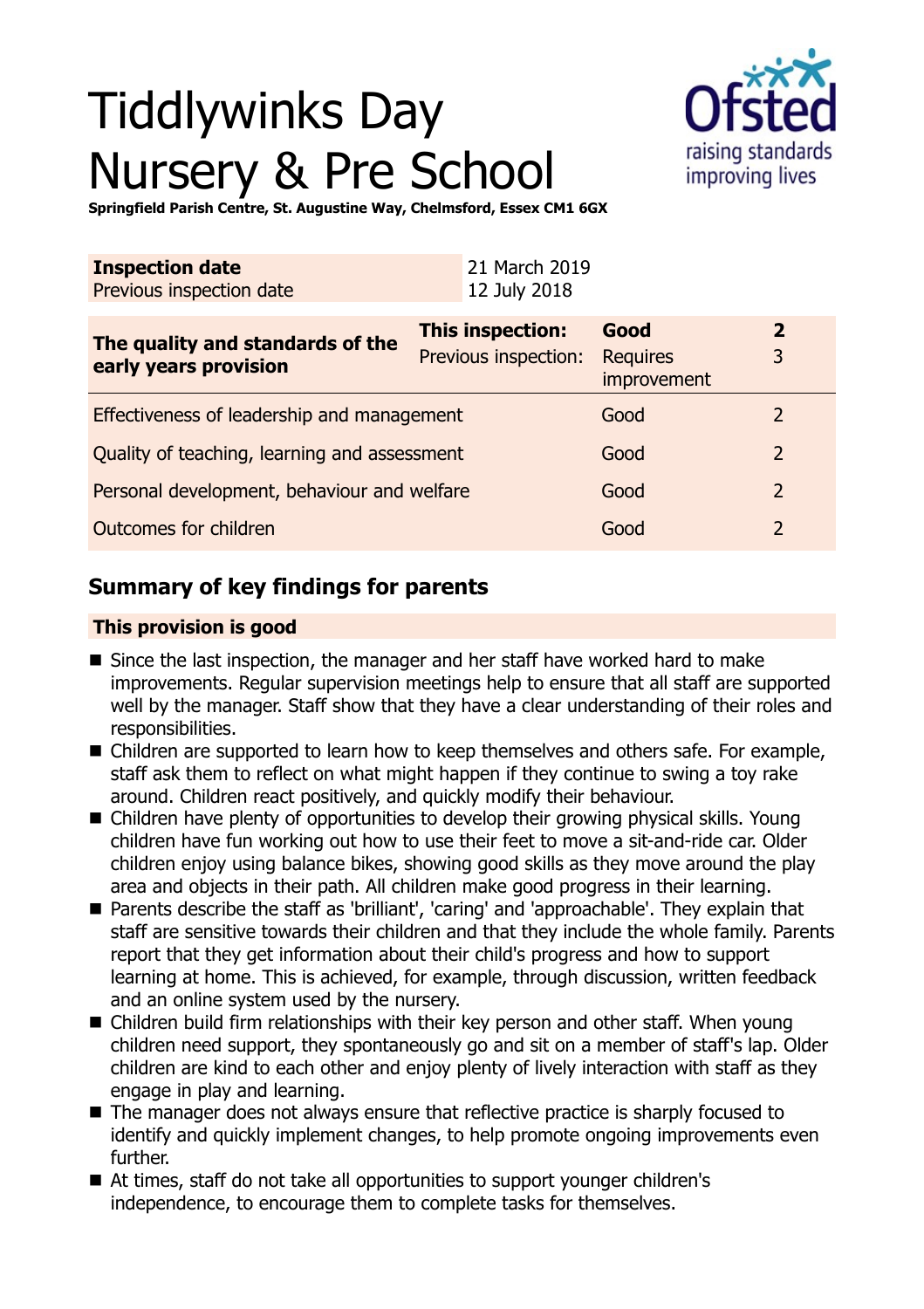# **What the setting needs to do to improve further**

## **To further improve the quality of the early years provision the provider should:**

- $\blacksquare$  strengthen current systems for reflection, to identify and quickly implement changes that secure ongoing improvements
- $\blacksquare$  increase opportunities for young children to think through and manage tasks independently.

## **Inspection activities**

- $\blacksquare$  The inspector observed the quality of teaching during activities indoors and outdoors, and assessed the impact this has on children's learning.
- $\blacksquare$  The inspector completed a joint evaluation of an activity with the manager.
- $\blacksquare$  The inspector held a number of discussions with the manager, staff and children.
- The inspector looked at relevant documentation, including evidence of the suitability of persons working with children. The inspector discussed with the manager and staff how they reflect on their practice.
- $\blacksquare$  The inspector took account of the views of parents through discussion during the inspection.

## **Inspector**

Ann Cozzi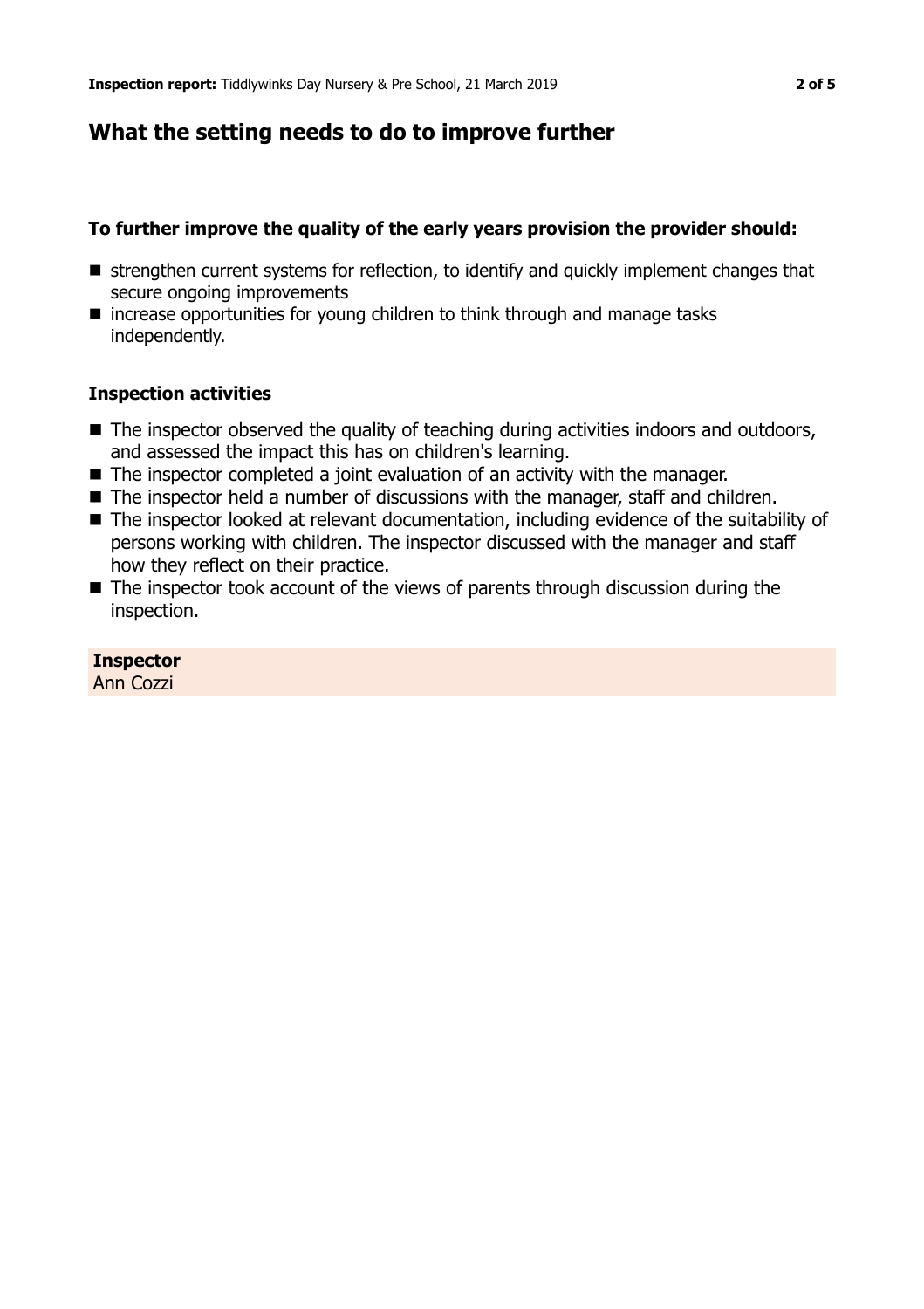# **Inspection findings**

## **Effectiveness of leadership and management is good**

Safeguarding is effective. All staff are trained in child protection procedures and understand how to identify and report any concerns. The manager and proprietor are the designated persons for safeguarding should staff need any advice or support. The nursery environment is safe, clean and well maintained, which helps to promote children's well-being. The manager makes good use of training and development opportunities, including working with the local authority. She spends time working alongside staff, which helps her to monitor their practice. The manager and her staff work with other agencies to help them support children's specific needs. The manager monitors all children's progress, which helps her to identify and implement extra support when needed.

### **Quality of teaching, learning and assessment is good**

Young children enjoy interacting with staff during story time. They are keen to join in with conversations about how the main character is feeling. Children suggest that they might not feel sad if their 'mummy gives them a plaster'. Children are encouraged to express themselves using musical instruments. They sit with staff singing songs. They learn how to follow a beat and count numbers in sequence. Children show that they listen to and can understand what others say. For instance, they respond quickly when staff ask them to bring back an instrument they have finished using. There are numerous opportunities for children to learn about mathematics. They explore capacity, for instance, as they fill and empty containers with sand and watch with fascination as it spills out of a funnel. Children engage well in conversations. For example, they talk about the size of a worm found in the garden.

### **Personal development, behaviour and welfare are good**

Children show good levels of confidence. They are keen to talk about the sit-and-ride tractor they are playing with and proudly demonstrate how they have learned to pedal it backwards and forwards. Children are supported to learn what is acceptable behaviour. They are encouraged to take turns using equipment, such as battery-operated toys. Staff help children to understand about healthy lifestyles. Children identify that 'sugar' is bad for their teeth and engage in discussions about brushing their teeth in the morning and before bedtime. A nutritionally balanced range of snacks and meals are provided, and fresh drinking water is always available. Teachers are invited into the nursery to help prepare and support those children starting school.

### **Outcomes for children are good**

Young children learn to problem solve. They spend sustained periods of time working out how to fit a telephone back onto its base. Older children enjoy exploring craft materials and learn how to skilfully manipulate them to make their desired creation. Children show good levels of perseverance. Young children show patience when they rebuild a tower made from construction bricks. Older children spend time working out which piece of train track they need next to achieve what they set out to do. Children acquire the vital skills they need for the next stage of their learning and eventual move on to school.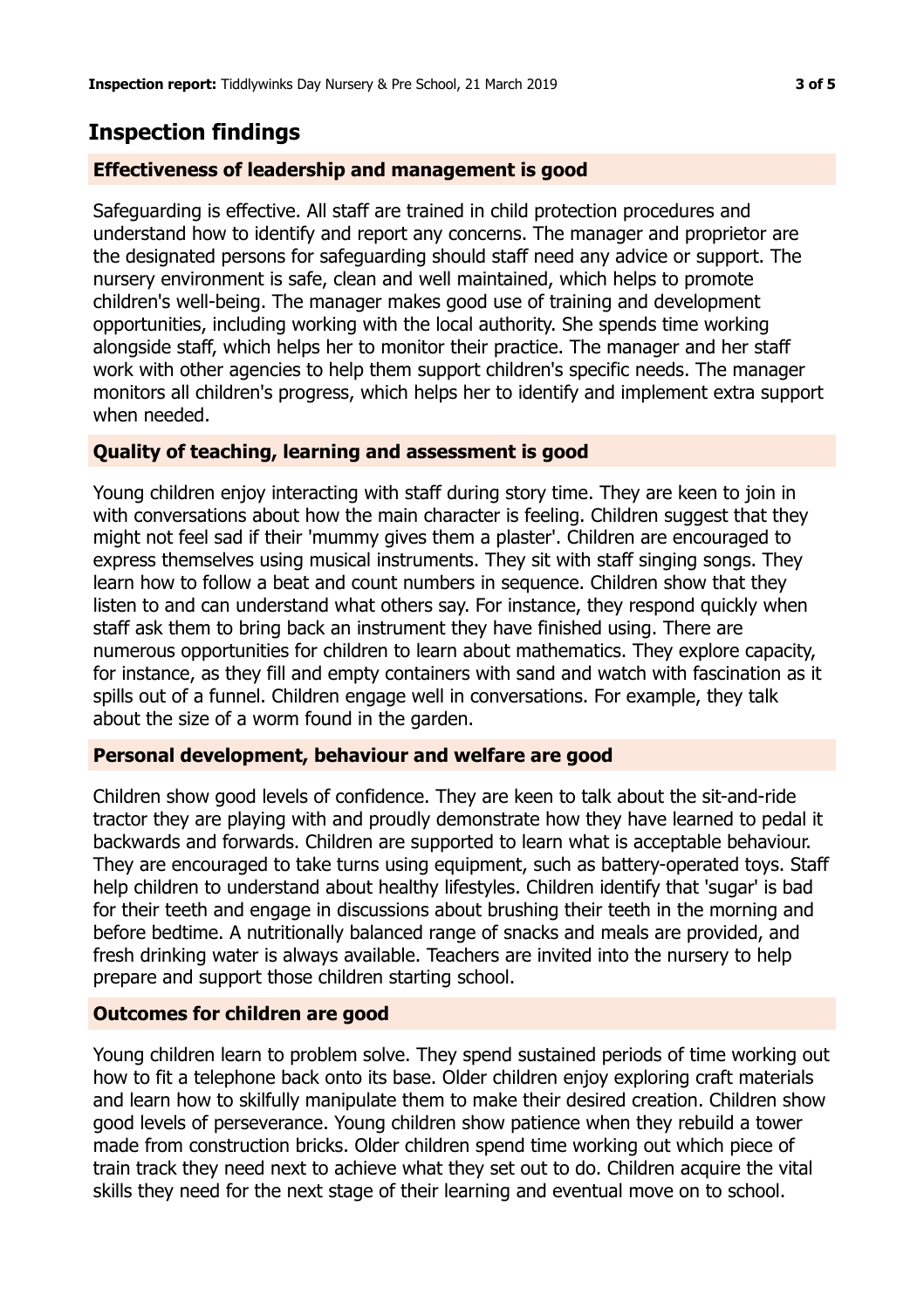## **Setting details**

| Unique reference number                             | EY283577                                                                             |  |
|-----------------------------------------------------|--------------------------------------------------------------------------------------|--|
| <b>Local authority</b>                              | Essex                                                                                |  |
| <b>Inspection number</b>                            | 10085100                                                                             |  |
| <b>Type of provision</b>                            | Childcare on non-domestic premises                                                   |  |
| <b>Registers</b>                                    | Early Years Register, Compulsory Childcare<br>Register, Voluntary Childcare Register |  |
| Day care type                                       | Sessional day care                                                                   |  |
| Age range of children                               | $2 - 4$                                                                              |  |
| <b>Total number of places</b>                       | 50                                                                                   |  |
| Number of children on roll                          | 71                                                                                   |  |
| Name of registered person                           | Perry, Penny Ann                                                                     |  |
| <b>Registered person unique</b><br>reference number | RP904397                                                                             |  |
| <b>Date of previous inspection</b>                  | 12 July 2018                                                                         |  |
| Telephone number                                    | 01245 463245                                                                         |  |

Tiddlywinks Day Nursery & Pre School registered in 2004. The nursery employs 10 members of childcare staff, all of whom hold an appropriate early years qualification at level 2 or above. The nursery opens from Monday to Friday during school term time. Sessions are from 8.30am to 4pm. The nursery provides funded early education for two-, three- and four-year-old children.

This inspection was carried out by Ofsted under sections 49 and 50 of the Childcare Act 2006 on the quality and standards of provision that is registered on the Early Years Register. The registered person must ensure that this provision complies with the statutory framework for children's learning, development and care, known as the early years foundation stage.

Any complaints about the inspection or the report should be made following the procedures set out in the guidance Complaints procedure: raising concerns and making complaints about Ofsted, which is available from Ofsted's website: www.ofsted.gov.uk. If you would like Ofsted to send you a copy of the guidance, please telephone 0300 123 4234, or email [enquiries@ofsted.gov.uk.](mailto:enquiries@ofsted.gov.uk)